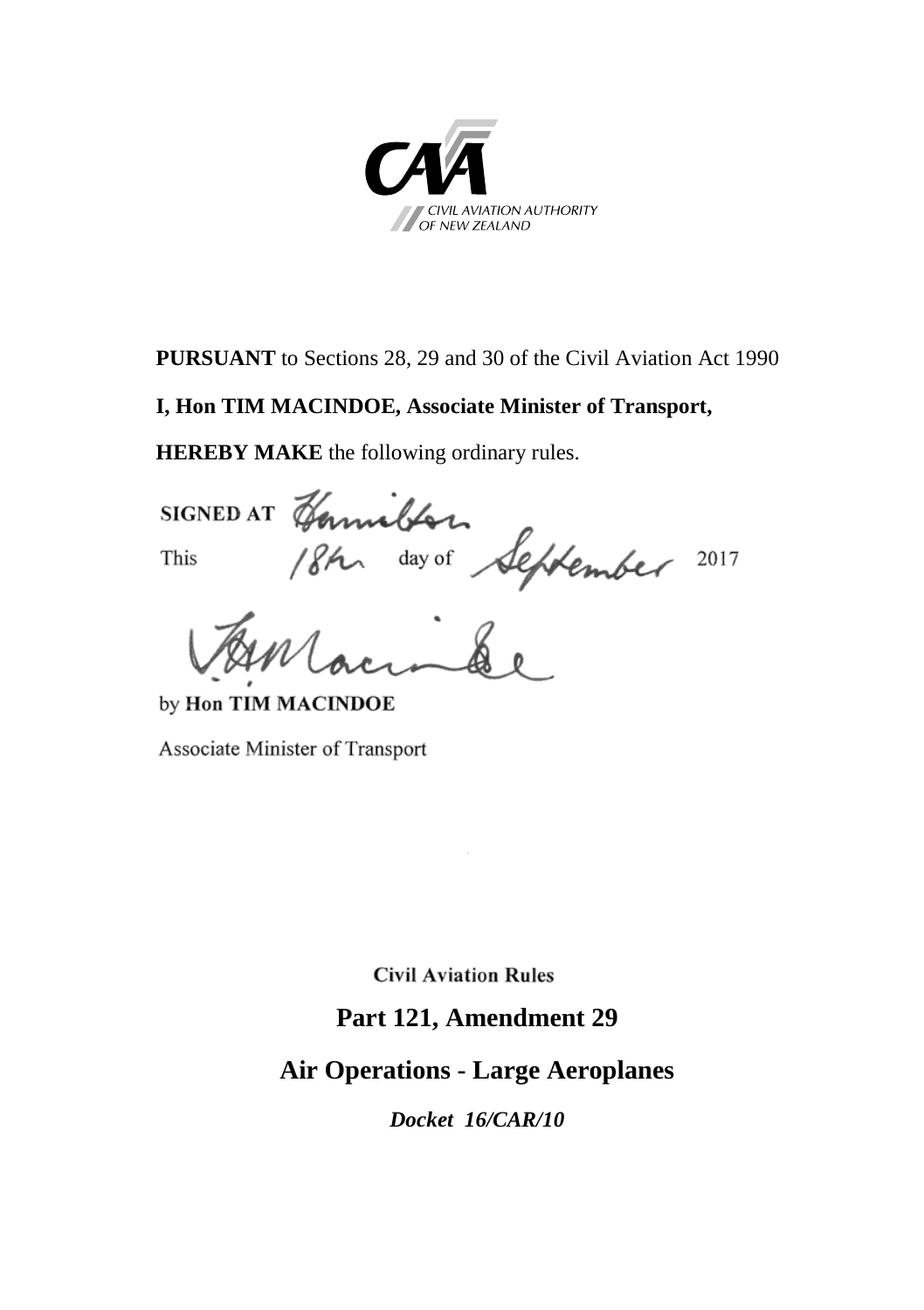### **Contents**

| <b>Part 121</b>                                          |                                                              |  |
|----------------------------------------------------------|--------------------------------------------------------------|--|
| 121.221                                                  |                                                              |  |
| 121.223                                                  | Landing distance – wet and contaminated runways [Revoked] 6  |  |
| 121.951                                                  |                                                              |  |
| 121.953                                                  | Requirements for EDTO up to 180 minutes maximum              |  |
|                                                          |                                                              |  |
| 121.975                                                  |                                                              |  |
| Appendix D — Landing Distance Assessments for Runways 11 |                                                              |  |
| D.1                                                      |                                                              |  |
| D.2                                                      | Permitted landing distance assessments – Wet or contaminated |  |
|                                                          |                                                              |  |
| D.3                                                      |                                                              |  |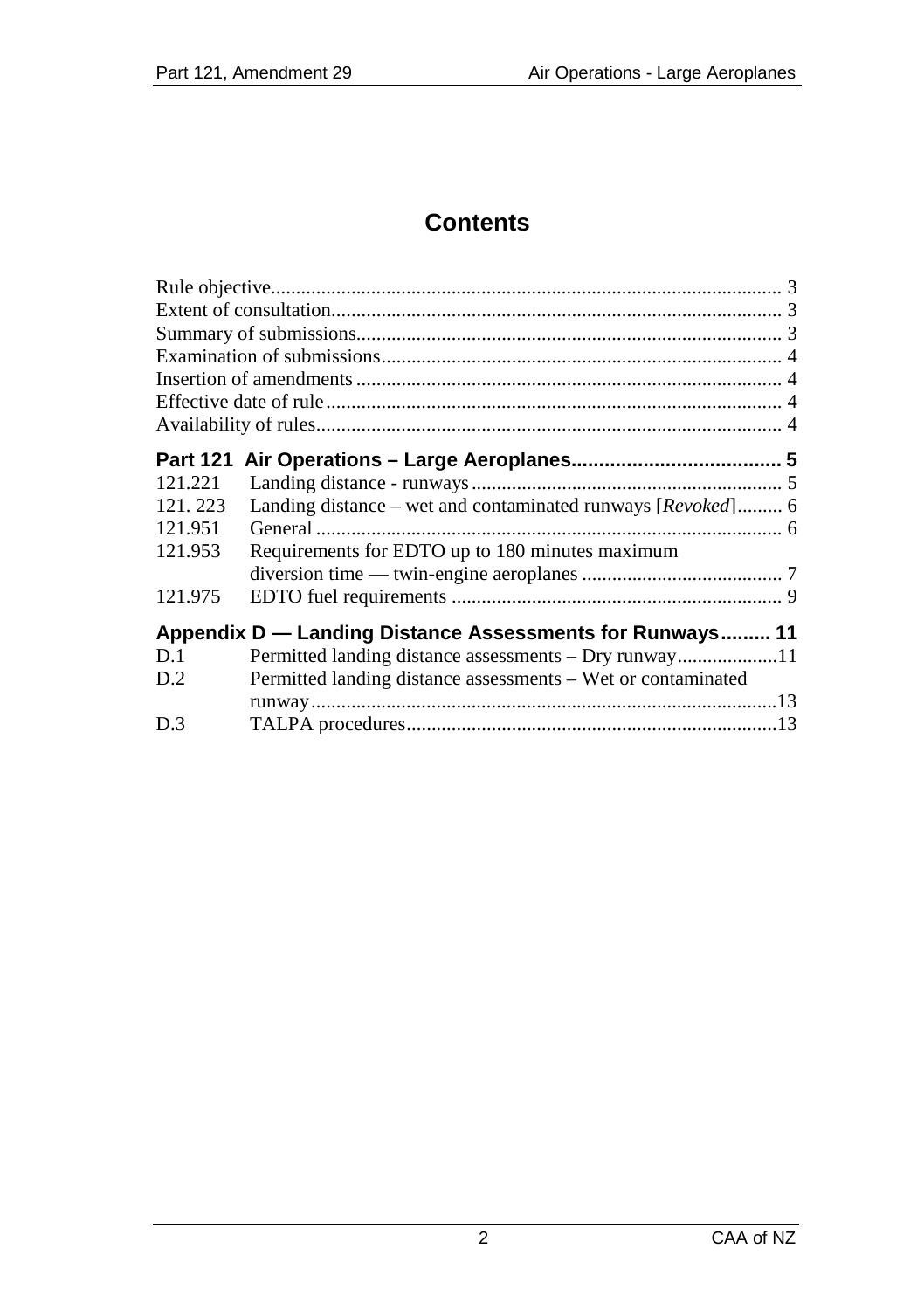## <span id="page-2-0"></span>**Rule objective**

The objective of amendment 29 to Part 121 is twofold:

- (a) to bring Part 121 Subpart N into full alignment with ICAO requirements in Annex 6 Part 1 of the Convention; and
- (b) to enable a performance-based set of options for determining landing distance calculation procedures (TALPA procedures or another acceptable method).

### <span id="page-2-1"></span>**Extent of consultation**

A Notice of Proposed Rulemaking, NPRM 17-02, containing the proposed Small Issues rule amendments was issued for public consultation under Docket 16/CAR/10 on 20 February 2017.

The NPRM was published on the CAA web site and emailed to identified stakeholders including representative organisations who were considered likely to have an interest in the proposal.

A period of 29 days was allowed for comment on the proposed rule.

### <span id="page-2-2"></span>**Summary of submissions**

Forty five written submissions and no oral comments were received on the NPRM. A summary of submissions for this NPRM is available on the CAA website. These submissions and comments have been considered and as a result of the consultation:

- the phrase 'dispatch of' is deleted from paragraphs (a) and (c) of Appendix D.1 as the inclusion of the phrase has fundamentally changed the base requirement to apply only to dispatch of an aircraft and excludes landing requirements; and
- the phrase 'appropriate aerodrome data including, but not limited to, surface conditions and ambient weather' is inserted before 'data', in paragraph (a)(2) of Appendix D.3, to clarify what 'data' refers to.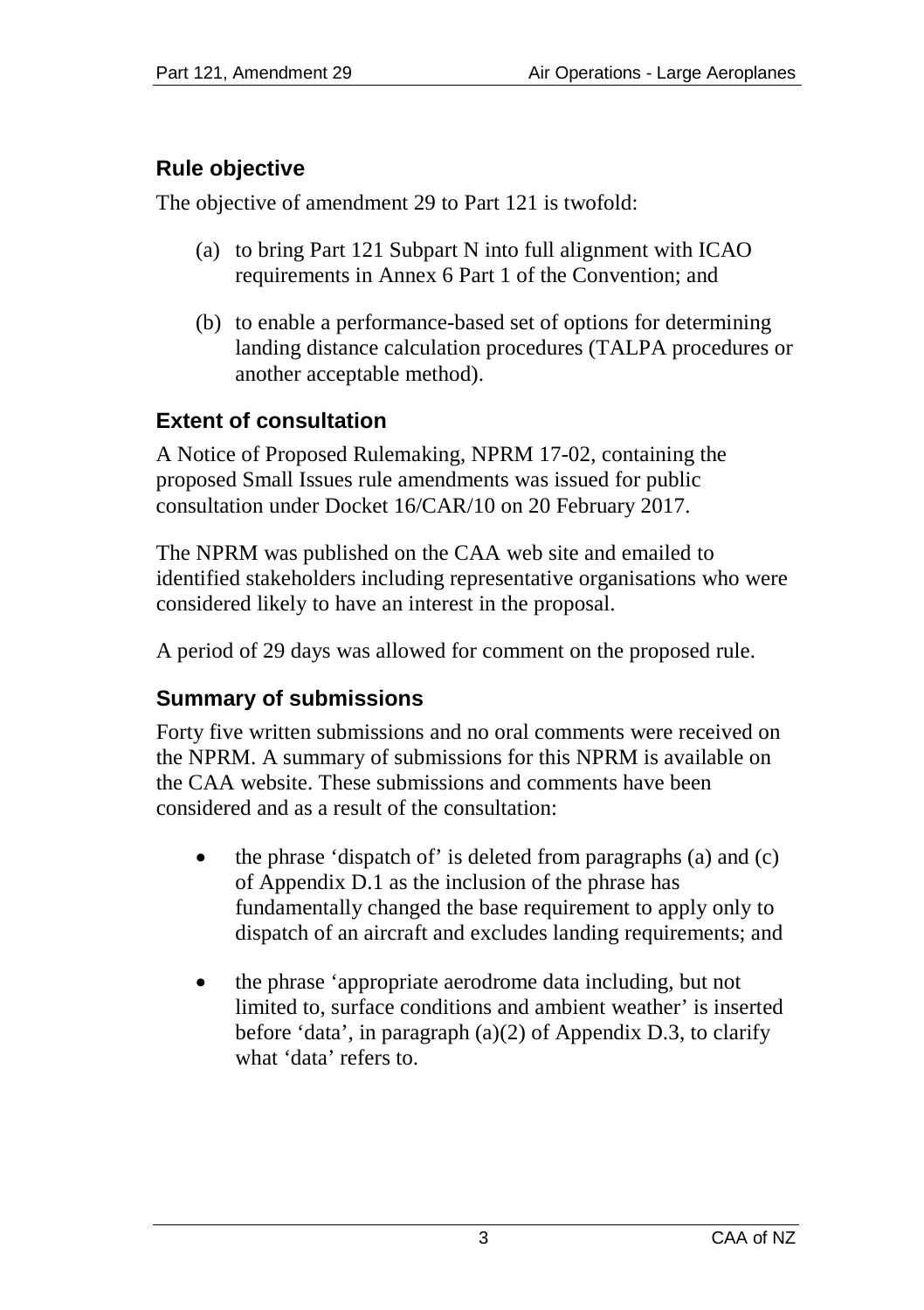### <span id="page-3-0"></span>**Examination of submissions**

Submissions may be examined by application to the Docket Clerk at the Civil Aviation Authority between 8:30 am and 4:30 pm on weekdays, except statutory holidays.

#### <span id="page-3-1"></span>**Insertion of amendments**

The amendments to the rules in this Part are reflected by:

- revoking and replacing rule 121.221;
- revoking rule 121.223;
- revoking and replacing rules in Part 121, Subpart N (rules 121.951, 121.953, 121.975); and
- inserting a new Appendix D relating to performance-based options for landing distance calculation procedures.

### <span id="page-3-2"></span>**Effective date of rule**

Amendment 29 to Part 121 comes into force on 30 October 2017.

### <span id="page-3-3"></span>**Availability of rules**

Civil Aviation Rules are available from–

CAA web site: <http://www.caa.govt.nz/> Freephone: 0800 GET RULES (0800 438 785)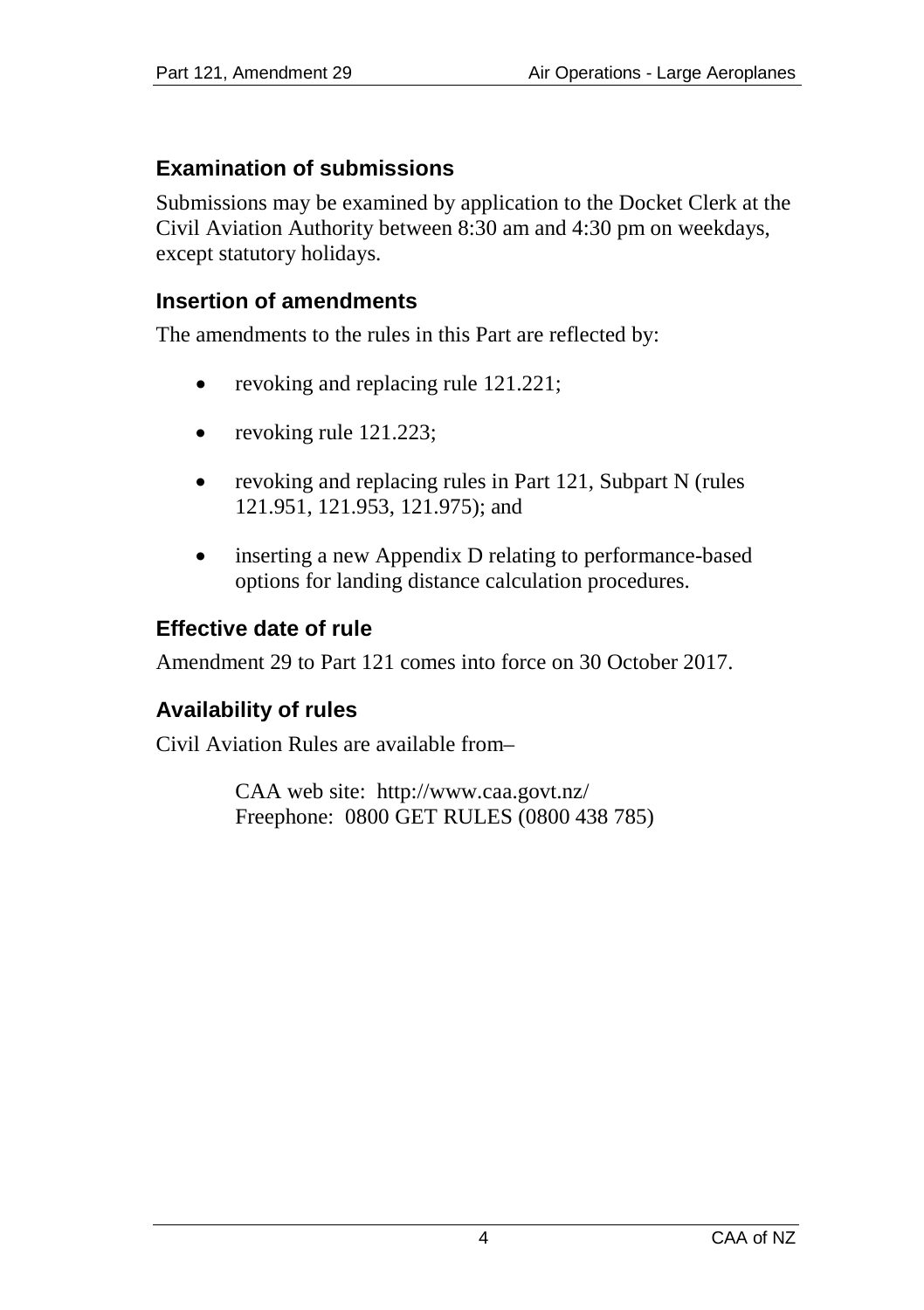# <span id="page-4-0"></span>**Part 121 Air Operations – Large Aeroplanes**

*Rule 121.221 is revoked and replaced with the following rule:*

### <span id="page-4-1"></span>**121.221 Landing distance - runways**

(a) A holder of an air operator certificate must ensure that, for each aeroplane it operates, the landing weight for the estimated time of landing will not exceed the landing weight specified in the aeroplane flight manual.

(b) A holder of an air operator certificate must use the following procedures for calculating the landing distance for an aeroplane on a runway:

- (1) that have been approved under paragraph (c); or
- (2) as provided in Appendix D.

(c) The Director may, after taking account of the following matters, approve an application by a holder of an air operator certificate for procedures if satisfied—

- (1) whether or not the aeroplane proposed has performance data issued by the manufacturer supporting the procedures that is available for use by the pilot or flight crew; and
- (2) whether the operator has reliable access to either
	- (i) accurate, real-time reporting on runway conditions that is appropriate for the procedures to be used; or
	- (ii) data that enables the operator to identify equivalent conditions; and
- (3) the margin of error that should be applied when calculating landing distance using the procedures which must take into account:
	- (i) the implications of pilot technique on landing distance: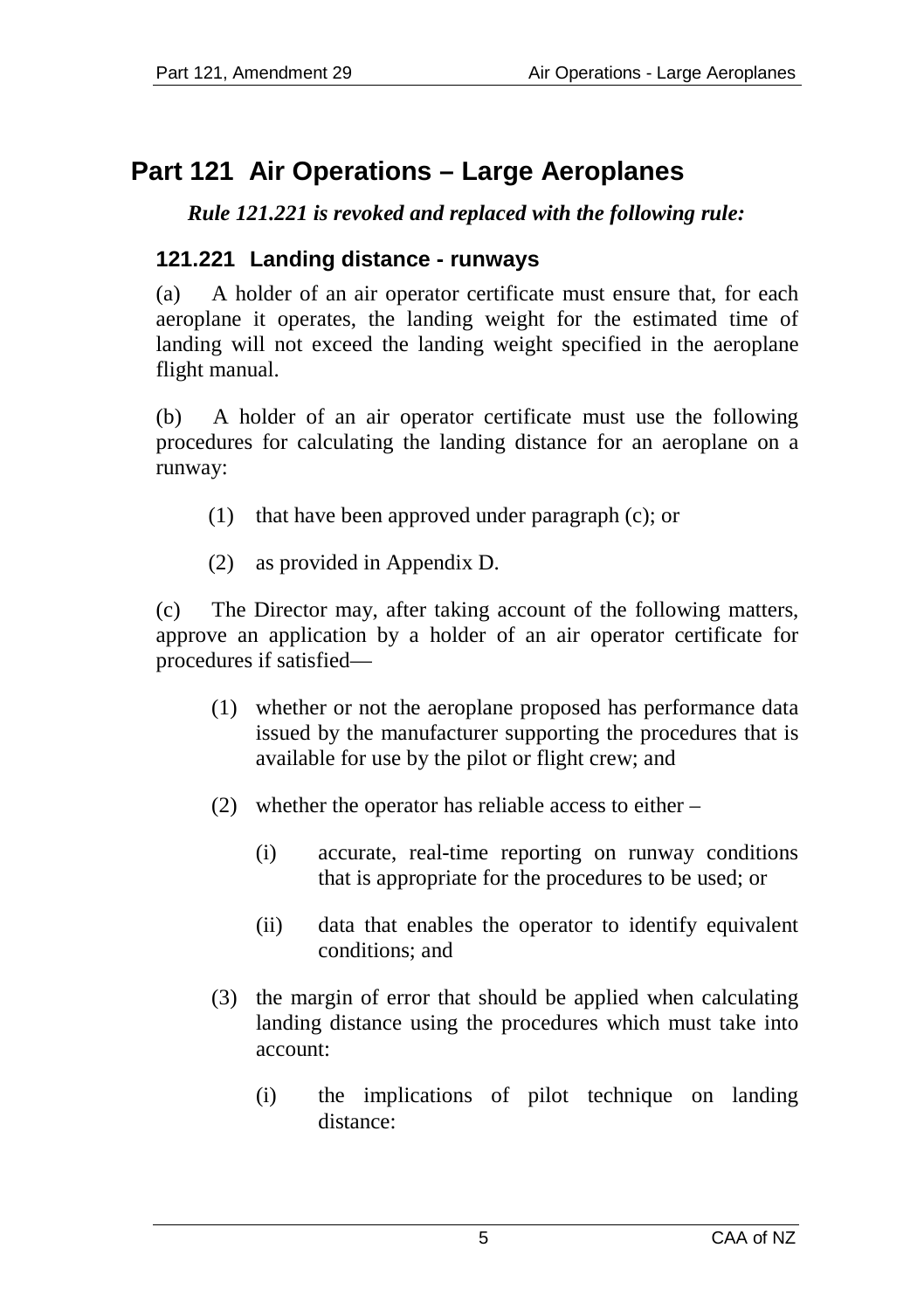- (ii) the implications of unexpected environmental conditions at the destination aerodrome:
- (iii) whether the calculation is being undertaken at the dispatch stage or en-route:
- (iv) whether the margin of error is supported by the reporting of the runway conditions; and
- (4) whether all personnel involved in the reporting of runway conditions, calculation of data and operation of the flight have had appropriate training in the use of the procedures.

#### *Revoke rule 121.223:*

#### <span id="page-5-0"></span>**121. 223 Landing distance – wet and contaminated runways [***Revoked***]**

#### *Rule 121.951 is revoked and replaced with the following rule:*

#### <span id="page-5-1"></span>**121.951 General**

(a) Except as provided in rule 121.165(d), a holder of an air operator certificate must not operate an aeroplane on an EDTO unless—

- (1) the certificate holder is authorised under this Subpart to conduct an EDTO; and
- (2) the certificate holder's operations specifications required by rule 119.15—
	- (i) permits the intended EDTO; and
	- (ii) authorises the use of the airframe and engine combination for the EDTO; and
- (3) procedures for meeting the requirements of this Subpart for EDTO are detailed in the certificate holder's exposition required by rule 119.81.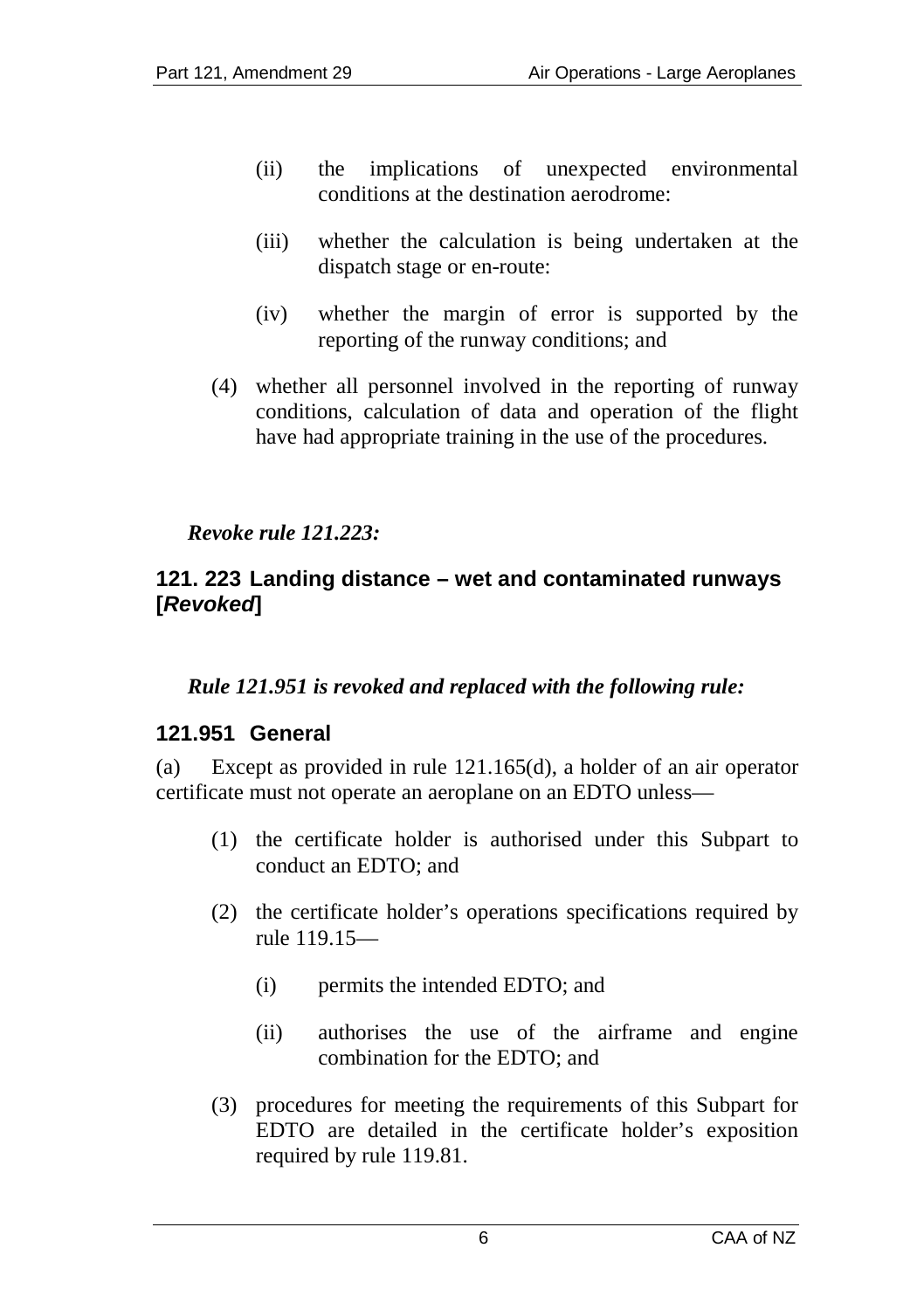(b) The Director may, on application in writing for an EDTO by a holder of an air operator certificate, authorise air operations beyond the time limits of the most time-limited system for an aeroplane as specified in the flight manual if satisfied on the evidence of a safety risk assessment provided by the operator covering the following:

- (1) the capabilities of the operator in conducting EDTOs; and
- (2) the overall reliability of the aeroplane to be operated under the EDTO; and
- (3) the reliability of each time-limited system of the aeroplane to be operated under the EDTO; and
- (4) information from the aeroplane manufacturer relevant to an EDTO; and
- (5) any specific mitigation measures to be taken by the certificate holder.

### *Rule 121.953 is revoked and replaced with the following rule:*

#### <span id="page-6-0"></span>**121.953 Requirements for EDTO up to 180 minutes maximum diversion time — twin-engine aeroplanes**

(a) A holder of an air operator certificate may apply in writing to the Director for an EDTO authorisation to operate an aeroplane with 2 turbine powered engines on an EDTO up to 180 minutes maximum diversion time.

(b) A holder of an air operator certificate applying for an EDTO authorisation under paragraph (a) must provide the Director with the following information at least 90 days, or a lesser period acceptable to the Director, before the proposed commencement of the EDTO:

- (1) details of the particular airframe and engine combination of each aeroplane to be operated under the EDTO authorisation:
- (2) details, and evidence of the type design approval and the operating limitation of the airframe and engine combination,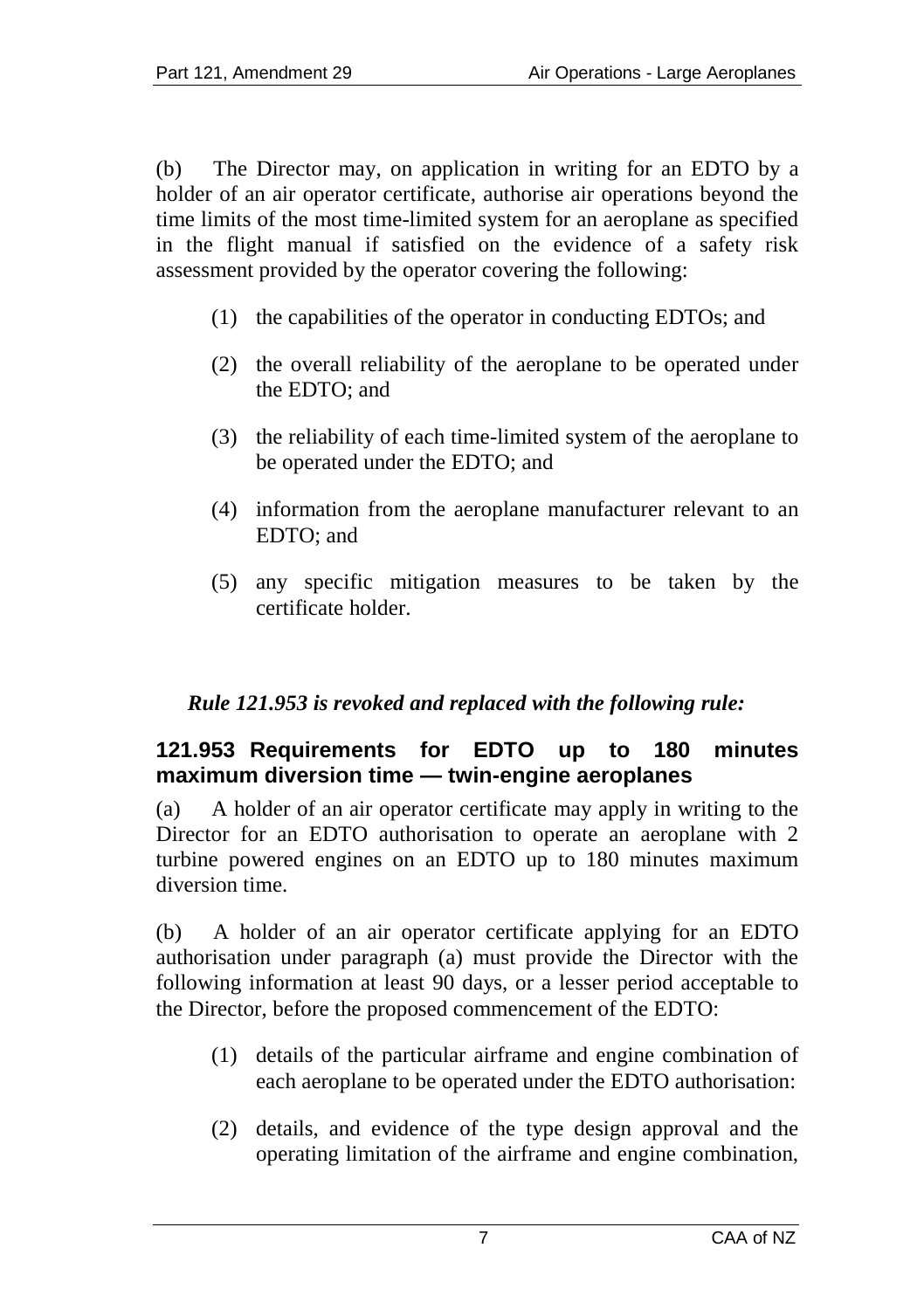proposed under paragraph (1), for operating the aeroplane on an EDTO of more than 60 minutes flight time from an adequate aerodrome:

- (3) details of the CMP for the airframe and engine combination proposed under paragraph (1):
- (4) the maximum diversion time proposed for the EDTO which must be not more than 180 minutes:
- (5) the minimum altitudes applicable to the routes to be flown on the EDTO including any diversionary routes:
- (6) details of the fuel policy required to meet the requirements of rule 121.975:
- (7) details of the maintenance programme required to meet the requirements of rule 121.407:
- (8) details of the training programme required under Subpart I and applicable to the EDTO and the maximum diversion time proposed under paragraph (4):
- (9) details of the MEL relevant to the maximum diversion time proposed under paragraph (4):
- (10) evidence that the aeroplane conforms to the fire detection and suppression limitations for cargo and baggage compartments prescribed in paragraph D.5(a)(2) of Appendix D to Part 26, or an equivalent standard acceptable to the Director:
- (11) evidence that time limited system capability for the aeroplane plus a 15 minute allowance for holding, approach, and landing is not less than the maximum diversion time proposed under paragraph (4):
- (12) details of every EDTO alternate aerodrome that is required for the routes to be flown and the maximum diversion time proposed under paragraph (4):
- (13) details—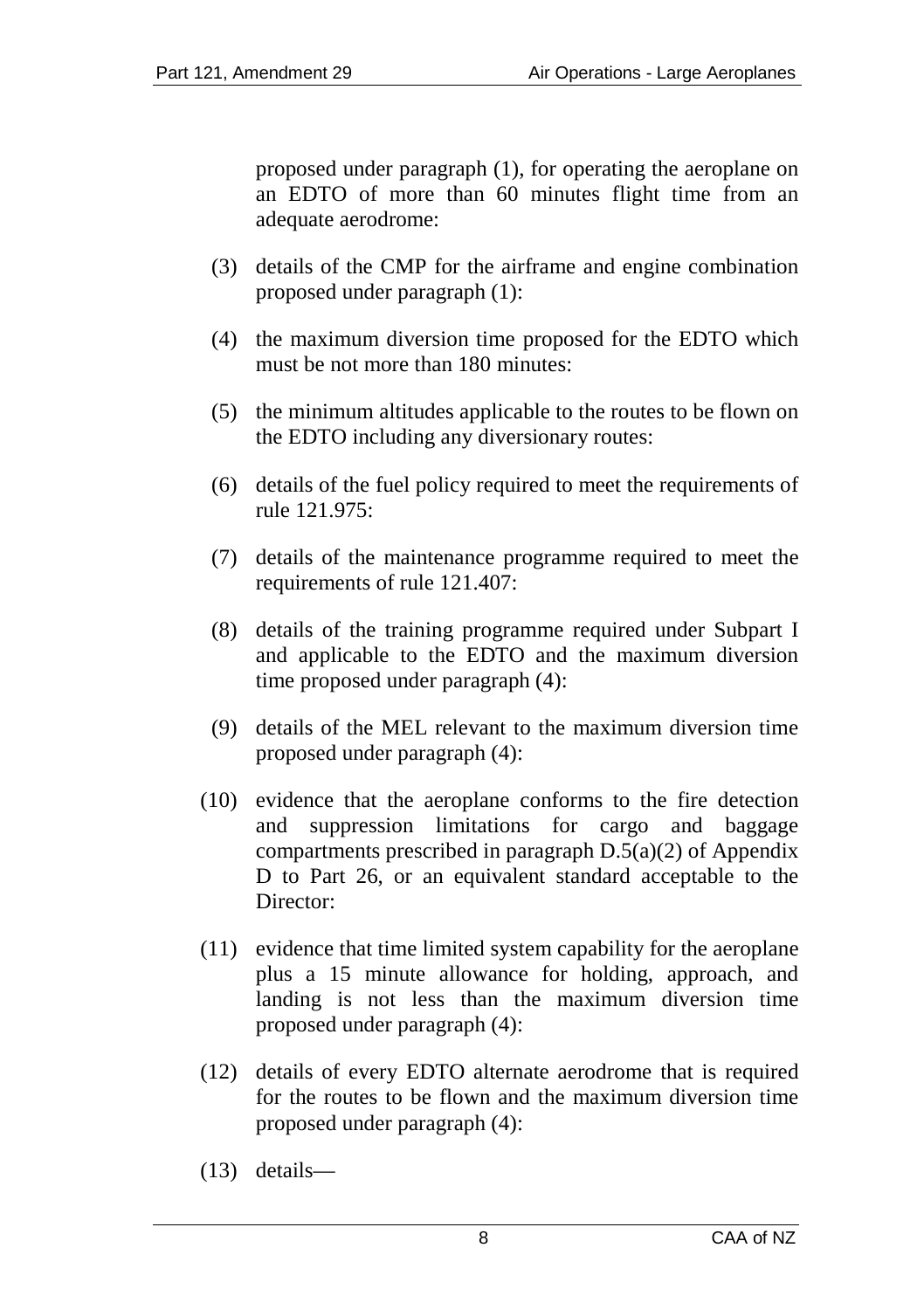- (i) to confirm that every EDTO alternate aerodrome that is detailed under paragraph (12) has facilities to ensure the safety of a full complement of passengers and crew members:
- (ii) of the recovery plan for diversion to an EDTO alternate aerodrome that ensures the safety of a full complement of passengers and crew members at the aerodrome or in the immediate area until they are transported to another place that can provide for their safety:
- (14) details of the point of no return for the aeroplane (if known).

#### *Rule 121.975 is revoked and replaced with the following rule:*

#### <span id="page-8-0"></span>**121.975 EDTO fuel requirements**

(a) A holder of an air operator certificate who is authorised under this Subpart to conduct an EDTO must not allow an aeroplane to be dispatched on an EDTO unless, in addition to the requirements of the certificate holder's fuel policy required by rule 121.75, the following requirements are met:

- (1) the aeroplane must carry the greater of the following—
	- (i) sufficient fuel to fly to an en-route EDTO alternate aerodrome listed in the dispatch release assuming a rapid decompression at the most critical point followed by a descent to a safe altitude in compliance with rule 91.423, and rule 91.209 relating to the use of oxygen equipment, or
	- (ii) sufficient fuel to fly to an en-route EDTO alternate aerodrome listed in the dispatch release at the approved one engine inoperative cruise speed assuming a rapid decompression and a simultaneous engine failure at the most critical point followed by a descent to a safe altitude in compliance with rule 91.423 and the oxygen requirements of rule 91.209; or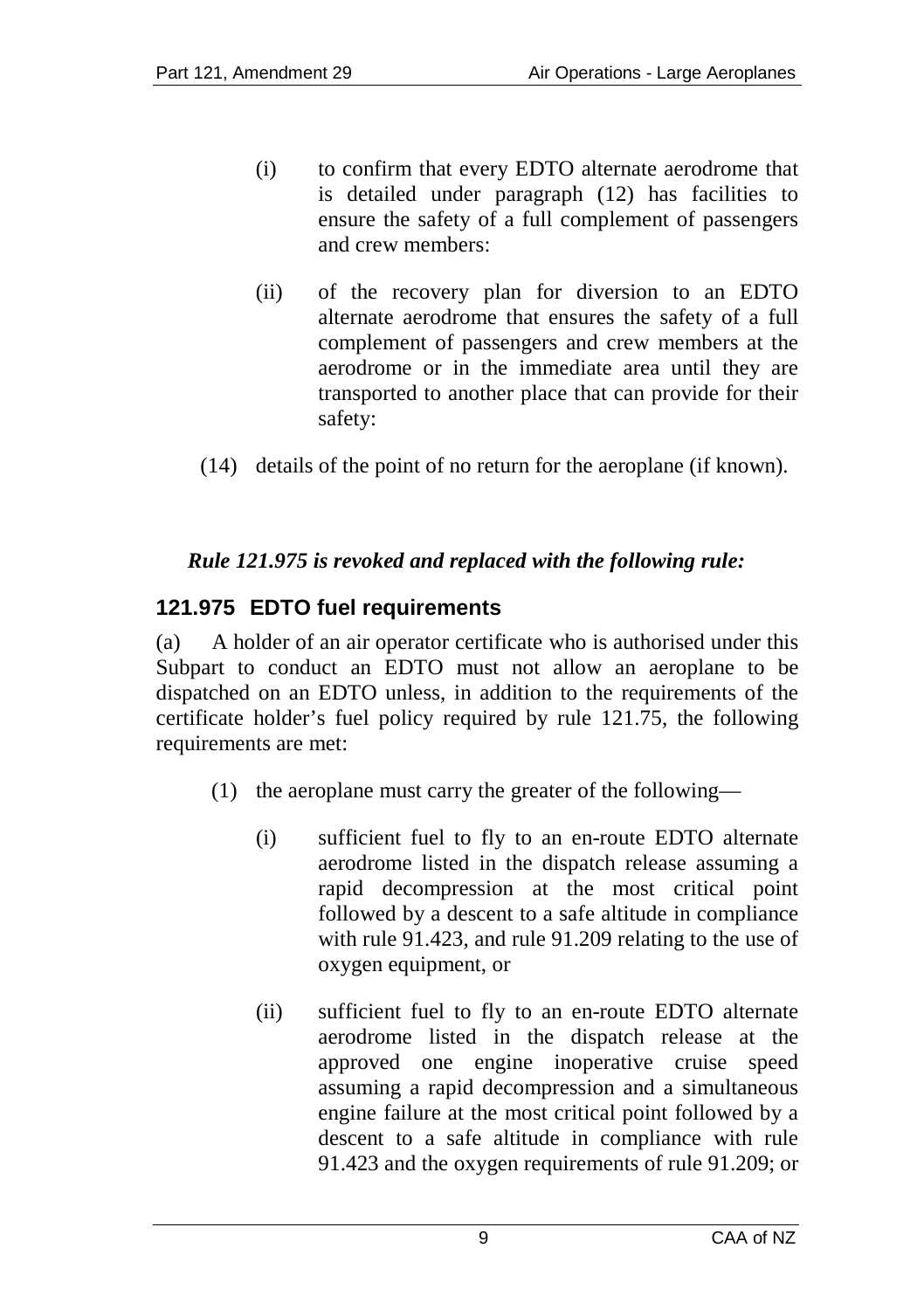- (iii) sufficient fuel to fly to an en-route EDTO alternate aerodrome listed in the dispatch release at the approved one engine inoperative cruise speed assuming an engine failure at the most critical point followed by a descent to the one engine inoperative cruise altitude; or
- (iv) EDTO critical fuel for the aeroplane;
- (2) the aeroplane, upon reaching the en-route EDTO alternate aerodrome must have sufficient fuel to hold for 15 minutes at 1,500 feet above the aerodrome elevation and then to conduct an instrument approach procedure and land.

(b) For the purposes of calculating the fuel required by paragraph (a), the certificate holder must take the following matters into account:

- (1) if the certificate holder is using a wind forecast model acceptable to the Director, a 5% wind speed factor (i.e. as an increment to a headwind or as a decrement to a tailwind) must be added onto the actual or forecast wind used to calculate the fuel required by paragraph  $(a)(1)$  to account for errors in wind forecasting:
- (2) if the certificate holder is not using a wind forecast model acceptable to the Director, the aeroplane must carry an additional 5% of the fuel required by paragraph (a)(1) to allow for errors in wind forecasting:
- (3) if icing conditions are forecast for the planned EDTO, the fuel required by paragraph  $(a)(1)$  must compensate for the greater of—
	- (i) the effect of airframe icing during 10% of the time during which icing is forecast taking into account the fuel that would be used by the use of engine and wing anti-ice during the same period; or
	- (ii) the fuel used by use of engine anti-ice systems, and if appropriate the use of wing anti-ice systems for the entire time during which icing is forecast: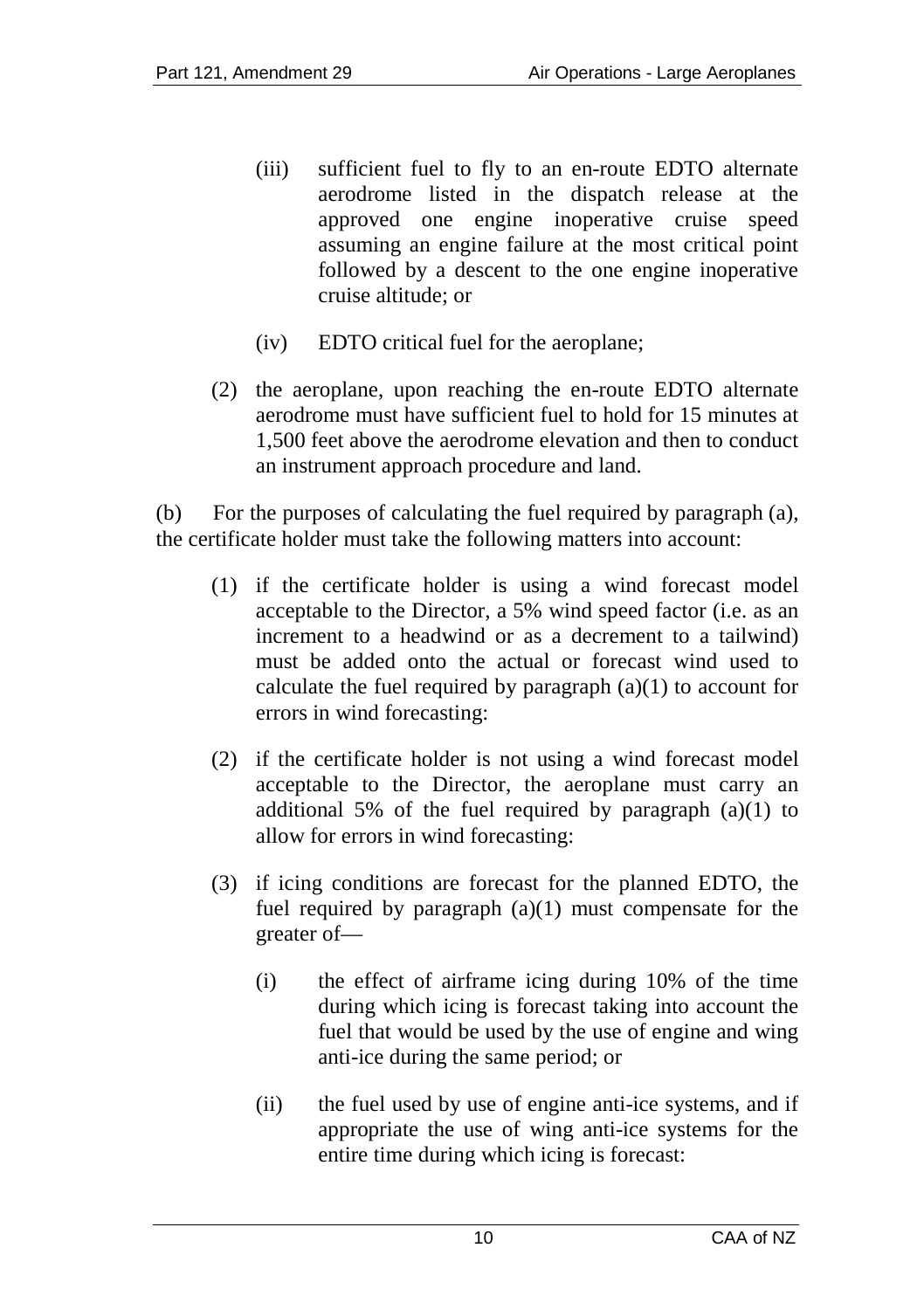- (4) the fuel required by paragraph  $(a)(1)$  must include—
	- (i) additional fuel, calculated in accordance with the certificate holder's performance deterioration allowance monitoring programme to compensate for any increase in the aeroplane's fuel consumption; or
	- (ii) if a performance deterioration allowance monitoring programme is not used for the aeroplane's fuel consumption, an additional 5% of the fuel required by paragraph (a)(1) to account for the deterioration in cruise fuel burn performance:
- (5) if an APU is a required power source for operating the aeroplane on an EDTO, the fuel required by paragraph  $(a)(1)$ must include the APU fuel consumption during every phase of flight when the APU may be used:
- (6) the fuel required by paragraph  $(a)(1)$  must include any additional fuel consumption caused by the use of an MEL or configuration deviation list item for any applicable phases of flight.

### *Insert Appendix D after Appendix C:*

# <span id="page-10-0"></span>**Appendix D — Landing Distance Assessments for Runways**

### <span id="page-10-1"></span>**D.1 Permitted landing distance assessments – Dry runway**

The following procedure must be carried out by a holder of an air operator certificate under rule 121.221(b)(2) for calculating the landing distance where a runway is dry:

(a) A holder of an air operator certificate must ensure that, for each aeroplane it operates, the landing weight for the estimated time of landing allows a full stop landing on a dry runway from a point 50 feet above the threshold within—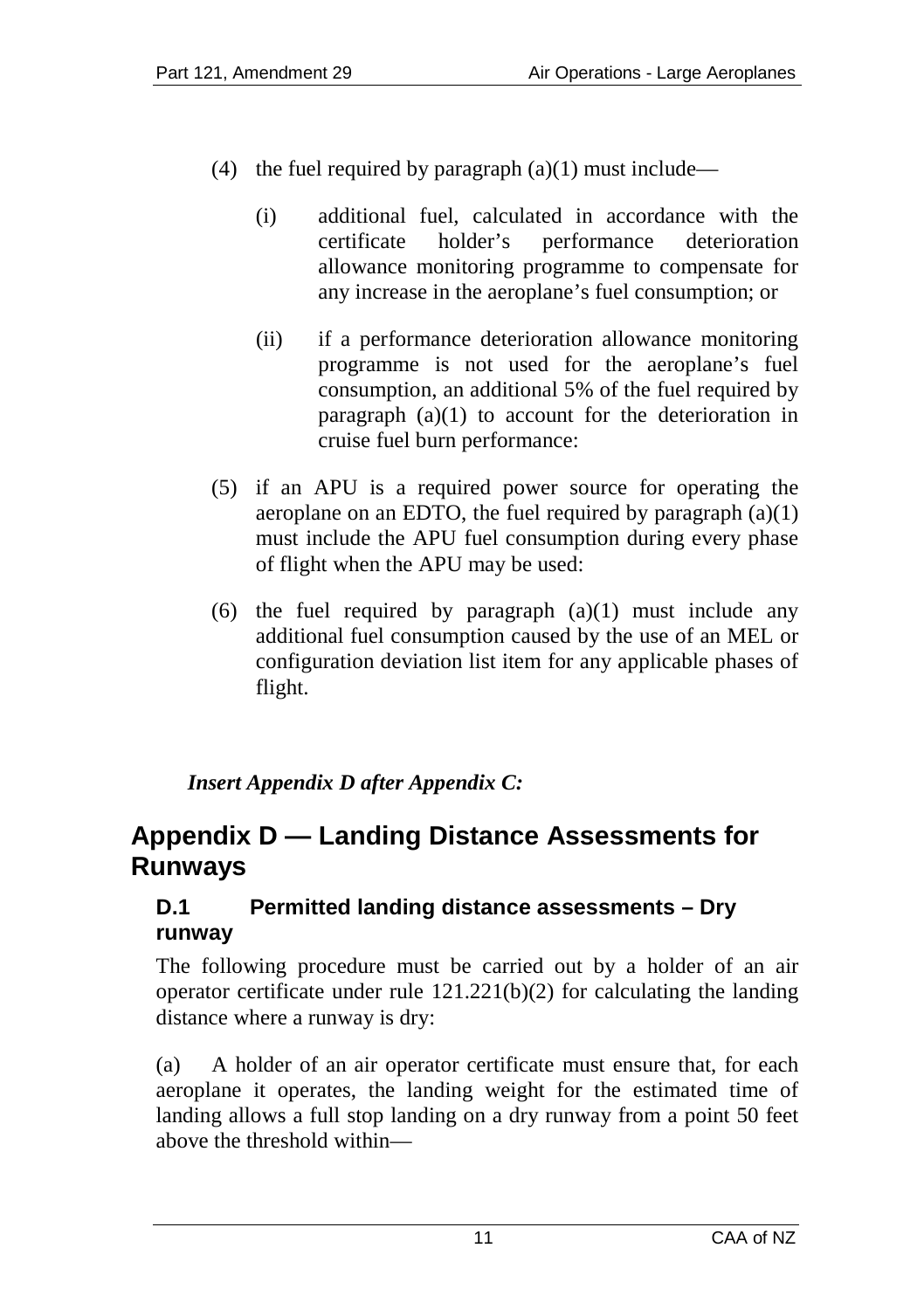- (1) 60% of the landing distance available for a turbojet or turbofan powered aeroplane; and
- (2) 70% of the landing distance available for a propellerpowered aeroplane.

(b) When calculating the landing weight under paragraph (a), the certificate holder must take account of—

- (1) aerodrome elevation; and
- (2) ambient temperature at the aerodrome; and
- (3) the type of runway surface and the runway surface condition; and
- (4) the runway slope in the direction of landing; and
- (5) not more than 50% of the reported headwind component or not less than 150% of the reported tailwind component.

(c) The certificate holder must, for an aeroplane to land as specified in paragraphs (a) and (b), assume that the aeroplane will land on the most favourable runway taking into account—

- (1) the forecast meteorological conditions; and
- (2) surrounding terrain; and
- (3) approach and landing aids; and
- (4) obstacles within the missed approach flight path.

(d) If the certificate holder is unable to comply with paragraph (c) for the destination aerodrome, the certificate holder may dispatch an aeroplane if an alternate aerodrome is designated that permits compliance with paragraphs (a), (b), and (c).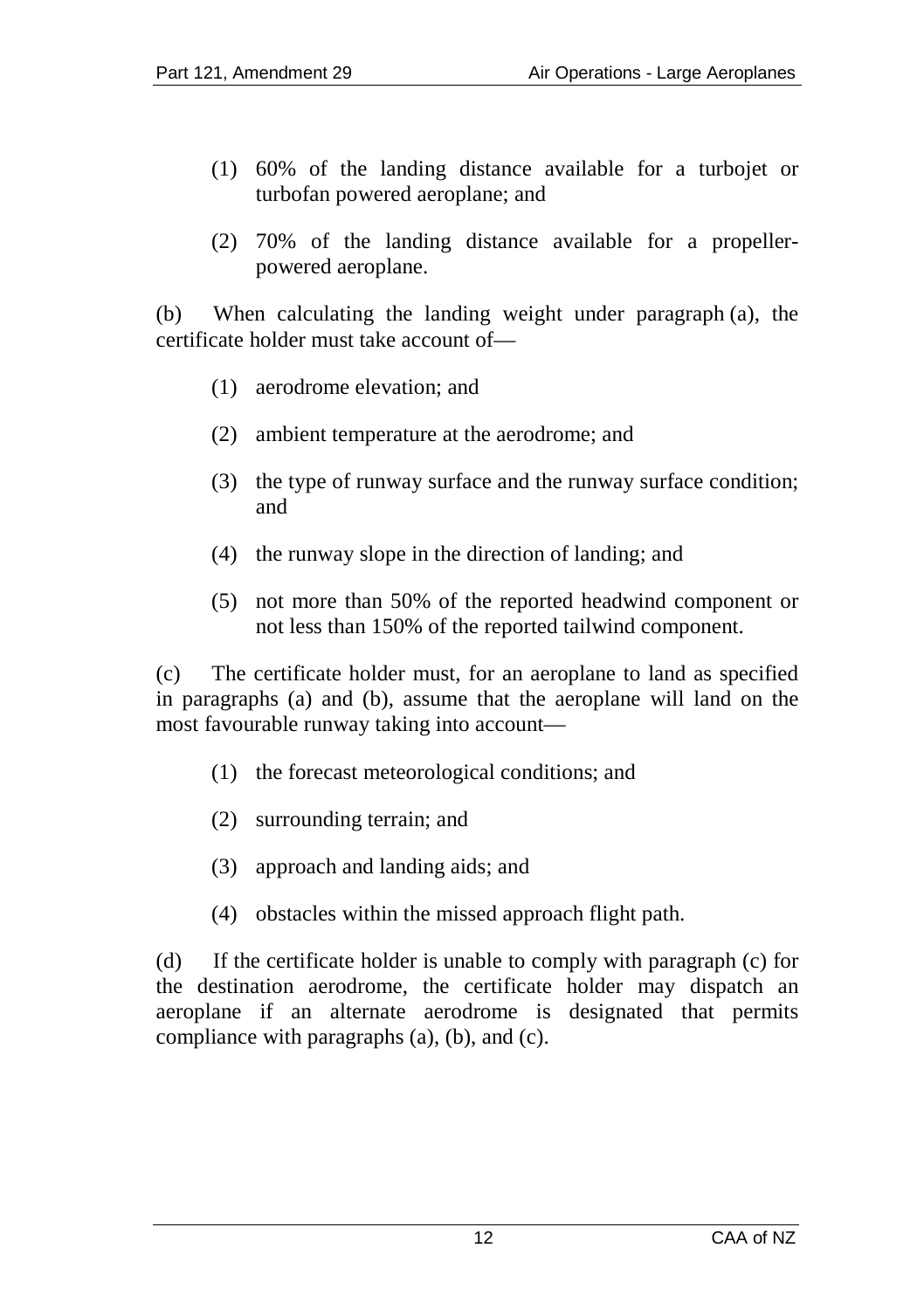#### <span id="page-12-0"></span>**D.2 Permitted landing distance assessments – Wet or contaminated runway**

A holder of an air operator certificate must carry out the following procedure under rule 121.221(b)(2) for calculating the landing distance where a runway is wet or contaminated:

(a) A holder of an air operator certificate must ensure that, for each aeroplane it operates—

- (1) when the appropriate weather reports or forecasts or a combination of them, indicate that the runway at the estimated time of arrival may be wet, the landing distance available is at least 115% of the landing distance required by paragraph D.1; and
- (2) when the appropriate weather reports or forecasts or a combination of them, indicate that the runway at the estimated time of arrival may be contaminated, the landing distance available is at least—
	- (i) 115% of the landing distance required by paragraph  $D.1$ : or
	- (ii) the landing distance determined in accordance with contaminated-landing-distance data.

(b) A landing distance on a wet runway shorter than that required by paragraph (a), but not less than that required by paragraph D.1, may be used if performance data allows a shorter landing distance on wet runways.

### <span id="page-12-1"></span>**D.3 TALPA procedures**

A holder of an air operator certificate must carry out the following alternate procedure under rule 121.221(b)(2) that provides for calculation of the landing distance for a runway:

(1) utilising TALPA performance data provided by the aircraft manufacturer to enable inflight calculation of landing performance by the flight crew in accordance with the manufacturer's recommendations; and